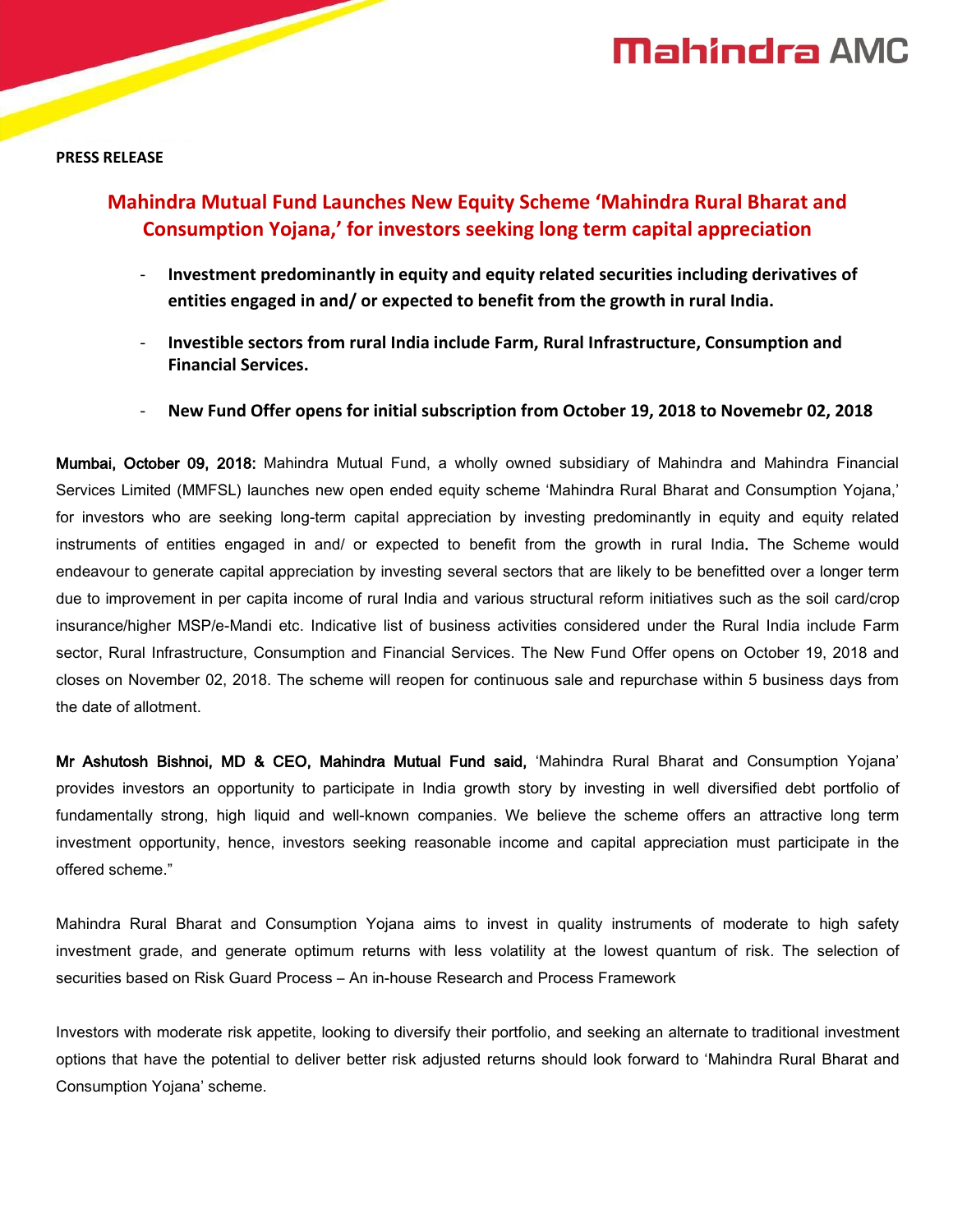# **Mahindra AMC**

The scheme would invest minimum 80% in Equity and Equity Related Instruments of entities having exposure towards rural India and upto 20% in Equity and Equity Related Instruments of entities other than having exposure to rural India and Debt and Money Market Securities.



### **Mutual Fund investments are subject to market risks, read all scheme related documents carefully.**

### **About Mahindra Mutual Fund**

.

Mahindra Asset Management Company Private Limited, a company incorporated under the Companies Act, 1956, is the Investment Manager for Mahindra Mutual Fund. It is a wholly owned subsidiary of Mahindra and Mahindra Financial Services Limited (MMFSL).

Mahindra Mutual Fund endeavors to offer a variety of mutual fund schemes pan-India, with special focus in rural and semi-urban areas.

**Statutory Details:** Mahindra Mutual Fund has been constituted as a Trust under the Indian Trusts Act, 1882. Sponsor: Mahindra & Mahindra Financial Services Limited. (liability of Sponsor limited to Rs. 1,00,000/-) Trustee: Mahindra Trustee Company Private Limited. Investment Manager: Mahindra Asset Management Company Private Limited. The Sponsor, Trustee and Investment Manager are incorporated under the Companies Act, 1956.

### **About Mahindra & Mahindra Financial Services Limited**

Mahindra & Mahindra Financial Services Limited (Mahindra Finance), part of the Mahindra Group, is one of India's leading non-banking finance companies. Focused on the rural and semi-urban sector, the Company has over 5.5 Million customers and has an AUM of over USD 8.5Billion. The Company is a leading vehicle and tractor financier and also offers fixed deposits and loans to SMEs. The Company has 1,291 offices and reaches out to customers spread over 3,50,000 villages & 7,000 towns across the country.

Mahindra Finance is the only Non-Banking Finance Company from India to be listed on the Dow Jones Sustainability Index in the Emerging Market Category. Mahindra Finance has been ranked 14th on the list of India's Best Companies to